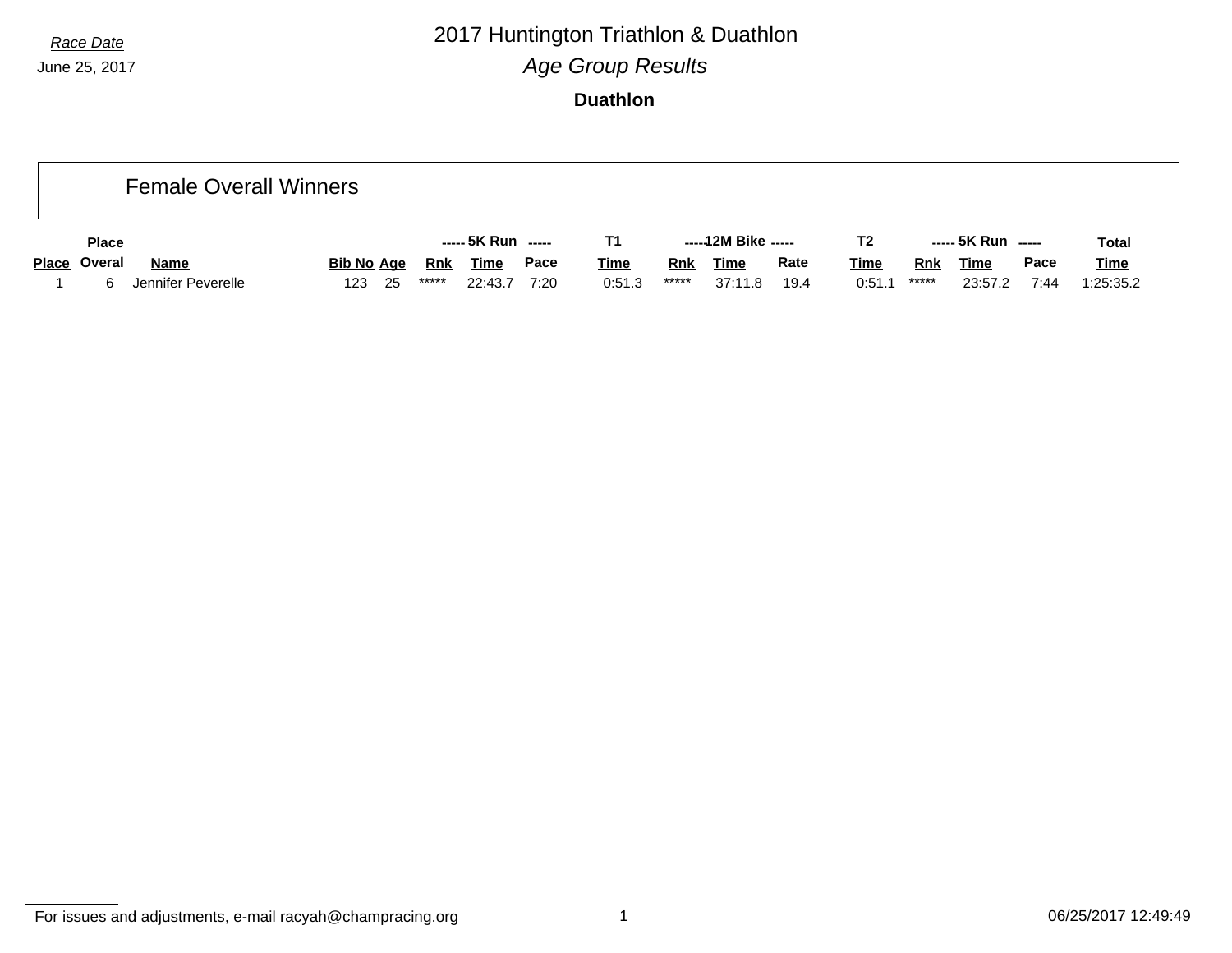## *Race Date* 2017 Huntington Triathlon & Duathlon

*Age Group Results*

**Duathlon**

| ----- 12M Bike -----<br>----- 5K Run -----<br>T <sub>1</sub><br>T <sub>2</sub><br>----- 5K Run -----<br><b>Place</b><br><b>Total</b><br>Overal<br>Pace<br><b>Bib No Age</b><br>Rate<br>Pace<br><b>Place</b><br><b>Name</b><br><b>Rnk</b><br>Time<br><b>Time</b><br>Rnk<br><b>Time</b><br>Time<br>Rnk<br><b>Time</b><br><b>Time</b><br>35<br>9:29<br>19<br>Sara Wichtendahl<br>43<br>29:25.5<br>1:48.8<br>$\overline{1}$<br>48:08.5<br>15.0<br>2:00.5<br>$\mathbf{1}$<br>32:09.2<br>10:22<br>1<br>1:53:32.7<br>1<br>Female 40 to 44<br>----- 5K Run -----<br>T <sub>1</sub><br>----- 12M Bike -----<br>T <sub>2</sub><br>----- 5K Run -----<br><b>Place</b><br><b>Total</b><br><b>Overal</b><br>Pace<br><b>Rate</b><br>Pace<br><b>Place</b><br><b>Name</b><br><b>Bib No Age</b><br><b>Time</b><br><b>Time</b><br><b>Rnk</b><br><b>Time</b><br><b>Time</b><br><b>Rnk</b><br><b>Time</b><br><b>Rnk</b><br><u>Time</u><br>16<br>Kim Kibe<br>121<br>41<br>28:57.8<br>9:20<br>1:24.7<br>$\overline{1}$<br>42:37.1<br>16.9<br>1:36.2<br>$\mathbf{1}$<br>31:11.7<br>10:04<br>$\mathbf{1}$<br>1:45:47.7<br>1<br>Female 45 to 49<br>----- 5K Run -----<br><b>T1</b><br>----- 12M Bike -----<br>T <sub>2</sub><br>----- 5K Run -----<br><b>Place</b><br><b>Total</b><br>Pace<br>Overal<br>Rate<br><b>Pace</b><br>Name<br><b>Bib No Age</b><br><b>Rnk</b><br><b>Time</b><br><b>Time</b><br><b>Time</b><br><b>Place</b><br><b>Time</b><br><b>Rnk</b><br><b>Rnk</b><br><b>Time</b><br>Time<br>9:30<br>48<br>29:26.9<br>1:12.8<br>$\overline{1}$<br>44:08.1<br>16.3<br>$\mathbf{1}$<br>28:26.3<br>9:10<br>Julie Walasinski<br>48<br>1<br>1:07.5<br>1:44:21.8<br>14<br>1<br>Female 55 to 59<br>----- 5K Run -----<br>----- 12M Bike -----<br><b>T1</b><br>T <sub>2</sub><br>----- 5K Run -----<br><b>Place</b><br><b>Total</b><br><b>Overal</b><br><b>Pace</b><br>Rate<br>Pace<br><b>Place</b><br><b>Name</b><br><b>Bib No Age</b><br><b>Time</b><br><b>Time</b><br><b>Time</b><br><b>Rnk</b><br><b>Rnk</b><br><b>Rnk</b><br><b>Time</b><br>Time<br>Time<br>Julie Ware<br>56<br>26:13.3<br>8:27<br>16.4<br>12<br>131<br>1:09.6<br>$\overline{1}$<br>43:47.9<br>0:36.5<br>$\mathbf{1}$<br>29:10.1<br>9:25<br>1:40:57.5<br>$\mathbf{1}$<br>1<br>$\overline{2}$<br><b>Christine Santori</b><br>1:52.4<br>$\overline{2}$<br>48:43.1<br>1:41.2<br>42<br>59<br>29:10.1<br>9:25<br>14.8<br>2<br>30:19.3<br>9:47<br>18<br>2 |  | Female 35 to 39 |  |  |  |  |  |  |           |
|-----------------------------------------------------------------------------------------------------------------------------------------------------------------------------------------------------------------------------------------------------------------------------------------------------------------------------------------------------------------------------------------------------------------------------------------------------------------------------------------------------------------------------------------------------------------------------------------------------------------------------------------------------------------------------------------------------------------------------------------------------------------------------------------------------------------------------------------------------------------------------------------------------------------------------------------------------------------------------------------------------------------------------------------------------------------------------------------------------------------------------------------------------------------------------------------------------------------------------------------------------------------------------------------------------------------------------------------------------------------------------------------------------------------------------------------------------------------------------------------------------------------------------------------------------------------------------------------------------------------------------------------------------------------------------------------------------------------------------------------------------------------------------------------------------------------------------------------------------------------------------------------------------------------------------------------------------------------------------------------------------------------------------------------------------------------------------------------------------------------------------------------------------------------------------------------------------------------------------------------------------------------------------------------------------------------------------------------------------------------------------------------------------|--|-----------------|--|--|--|--|--|--|-----------|
|                                                                                                                                                                                                                                                                                                                                                                                                                                                                                                                                                                                                                                                                                                                                                                                                                                                                                                                                                                                                                                                                                                                                                                                                                                                                                                                                                                                                                                                                                                                                                                                                                                                                                                                                                                                                                                                                                                                                                                                                                                                                                                                                                                                                                                                                                                                                                                                                     |  |                 |  |  |  |  |  |  |           |
|                                                                                                                                                                                                                                                                                                                                                                                                                                                                                                                                                                                                                                                                                                                                                                                                                                                                                                                                                                                                                                                                                                                                                                                                                                                                                                                                                                                                                                                                                                                                                                                                                                                                                                                                                                                                                                                                                                                                                                                                                                                                                                                                                                                                                                                                                                                                                                                                     |  |                 |  |  |  |  |  |  |           |
|                                                                                                                                                                                                                                                                                                                                                                                                                                                                                                                                                                                                                                                                                                                                                                                                                                                                                                                                                                                                                                                                                                                                                                                                                                                                                                                                                                                                                                                                                                                                                                                                                                                                                                                                                                                                                                                                                                                                                                                                                                                                                                                                                                                                                                                                                                                                                                                                     |  |                 |  |  |  |  |  |  |           |
|                                                                                                                                                                                                                                                                                                                                                                                                                                                                                                                                                                                                                                                                                                                                                                                                                                                                                                                                                                                                                                                                                                                                                                                                                                                                                                                                                                                                                                                                                                                                                                                                                                                                                                                                                                                                                                                                                                                                                                                                                                                                                                                                                                                                                                                                                                                                                                                                     |  |                 |  |  |  |  |  |  |           |
|                                                                                                                                                                                                                                                                                                                                                                                                                                                                                                                                                                                                                                                                                                                                                                                                                                                                                                                                                                                                                                                                                                                                                                                                                                                                                                                                                                                                                                                                                                                                                                                                                                                                                                                                                                                                                                                                                                                                                                                                                                                                                                                                                                                                                                                                                                                                                                                                     |  |                 |  |  |  |  |  |  |           |
|                                                                                                                                                                                                                                                                                                                                                                                                                                                                                                                                                                                                                                                                                                                                                                                                                                                                                                                                                                                                                                                                                                                                                                                                                                                                                                                                                                                                                                                                                                                                                                                                                                                                                                                                                                                                                                                                                                                                                                                                                                                                                                                                                                                                                                                                                                                                                                                                     |  |                 |  |  |  |  |  |  |           |
|                                                                                                                                                                                                                                                                                                                                                                                                                                                                                                                                                                                                                                                                                                                                                                                                                                                                                                                                                                                                                                                                                                                                                                                                                                                                                                                                                                                                                                                                                                                                                                                                                                                                                                                                                                                                                                                                                                                                                                                                                                                                                                                                                                                                                                                                                                                                                                                                     |  |                 |  |  |  |  |  |  |           |
|                                                                                                                                                                                                                                                                                                                                                                                                                                                                                                                                                                                                                                                                                                                                                                                                                                                                                                                                                                                                                                                                                                                                                                                                                                                                                                                                                                                                                                                                                                                                                                                                                                                                                                                                                                                                                                                                                                                                                                                                                                                                                                                                                                                                                                                                                                                                                                                                     |  |                 |  |  |  |  |  |  |           |
|                                                                                                                                                                                                                                                                                                                                                                                                                                                                                                                                                                                                                                                                                                                                                                                                                                                                                                                                                                                                                                                                                                                                                                                                                                                                                                                                                                                                                                                                                                                                                                                                                                                                                                                                                                                                                                                                                                                                                                                                                                                                                                                                                                                                                                                                                                                                                                                                     |  |                 |  |  |  |  |  |  |           |
|                                                                                                                                                                                                                                                                                                                                                                                                                                                                                                                                                                                                                                                                                                                                                                                                                                                                                                                                                                                                                                                                                                                                                                                                                                                                                                                                                                                                                                                                                                                                                                                                                                                                                                                                                                                                                                                                                                                                                                                                                                                                                                                                                                                                                                                                                                                                                                                                     |  |                 |  |  |  |  |  |  |           |
|                                                                                                                                                                                                                                                                                                                                                                                                                                                                                                                                                                                                                                                                                                                                                                                                                                                                                                                                                                                                                                                                                                                                                                                                                                                                                                                                                                                                                                                                                                                                                                                                                                                                                                                                                                                                                                                                                                                                                                                                                                                                                                                                                                                                                                                                                                                                                                                                     |  |                 |  |  |  |  |  |  |           |
|                                                                                                                                                                                                                                                                                                                                                                                                                                                                                                                                                                                                                                                                                                                                                                                                                                                                                                                                                                                                                                                                                                                                                                                                                                                                                                                                                                                                                                                                                                                                                                                                                                                                                                                                                                                                                                                                                                                                                                                                                                                                                                                                                                                                                                                                                                                                                                                                     |  |                 |  |  |  |  |  |  |           |
|                                                                                                                                                                                                                                                                                                                                                                                                                                                                                                                                                                                                                                                                                                                                                                                                                                                                                                                                                                                                                                                                                                                                                                                                                                                                                                                                                                                                                                                                                                                                                                                                                                                                                                                                                                                                                                                                                                                                                                                                                                                                                                                                                                                                                                                                                                                                                                                                     |  |                 |  |  |  |  |  |  |           |
|                                                                                                                                                                                                                                                                                                                                                                                                                                                                                                                                                                                                                                                                                                                                                                                                                                                                                                                                                                                                                                                                                                                                                                                                                                                                                                                                                                                                                                                                                                                                                                                                                                                                                                                                                                                                                                                                                                                                                                                                                                                                                                                                                                                                                                                                                                                                                                                                     |  |                 |  |  |  |  |  |  |           |
|                                                                                                                                                                                                                                                                                                                                                                                                                                                                                                                                                                                                                                                                                                                                                                                                                                                                                                                                                                                                                                                                                                                                                                                                                                                                                                                                                                                                                                                                                                                                                                                                                                                                                                                                                                                                                                                                                                                                                                                                                                                                                                                                                                                                                                                                                                                                                                                                     |  |                 |  |  |  |  |  |  |           |
|                                                                                                                                                                                                                                                                                                                                                                                                                                                                                                                                                                                                                                                                                                                                                                                                                                                                                                                                                                                                                                                                                                                                                                                                                                                                                                                                                                                                                                                                                                                                                                                                                                                                                                                                                                                                                                                                                                                                                                                                                                                                                                                                                                                                                                                                                                                                                                                                     |  |                 |  |  |  |  |  |  | 1:51:46.2 |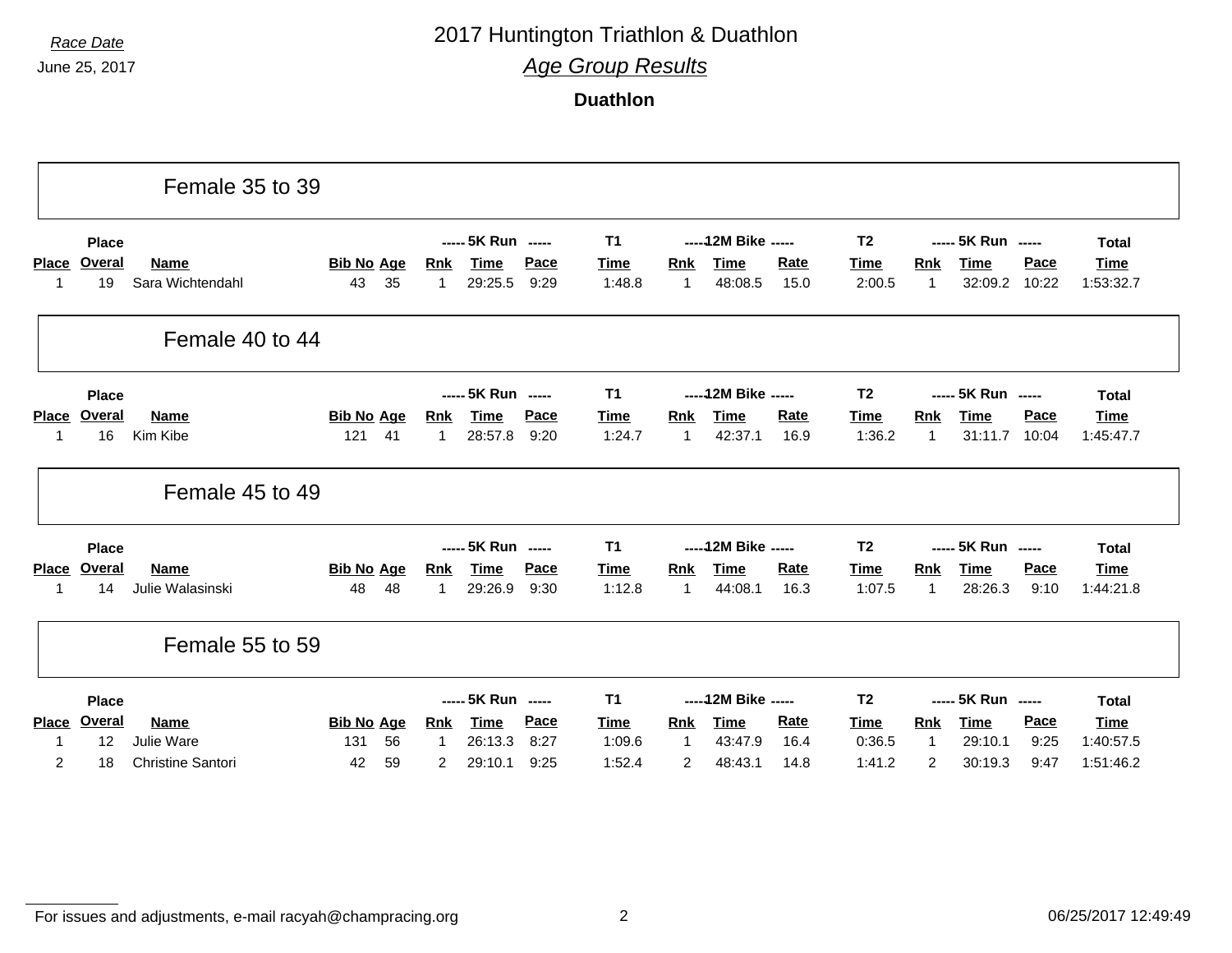#### *Race Date* 2017 Huntington Triathlon & Duathlon *Age Group Results*

**Duathlon**

|              | <b>Male Overall Winners</b> |                   |     |            |                    |      |             |       |                     |             |                |       |                    |             |              |
|--------------|-----------------------------|-------------------|-----|------------|--------------------|------|-------------|-------|---------------------|-------------|----------------|-------|--------------------|-------------|--------------|
| <b>Place</b> |                             |                   |     |            | ----- 5K Run ----- |      | Т1          |       | -----12M Bike ----- |             | T <sub>2</sub> |       | ----- 5K Run ----- |             | <b>Total</b> |
| Place Overal | <b>Name</b>                 | <b>Bib No Age</b> |     | <u>Rnk</u> | <b>Time</b>        | Pace | <b>Time</b> | Rnk   | <b>Time</b>         | <b>Rate</b> | <u>Time</u>    | Rnk   | <u>Time</u>        | <b>Pace</b> | <b>Time</b>  |
|              | Jonathan Zappala            | 126               | -28 | *****      | 19:26.7            | 6:16 | 0:24.4      | ***** | 32:29.9             | 22.2        | 0:21.0         | ***** | 20:20.5            | 6:34        | 1:13:02.6    |

For issues and adjustments, e-mail racyah@champracing.org 3 3 06/25/2017 12:49:49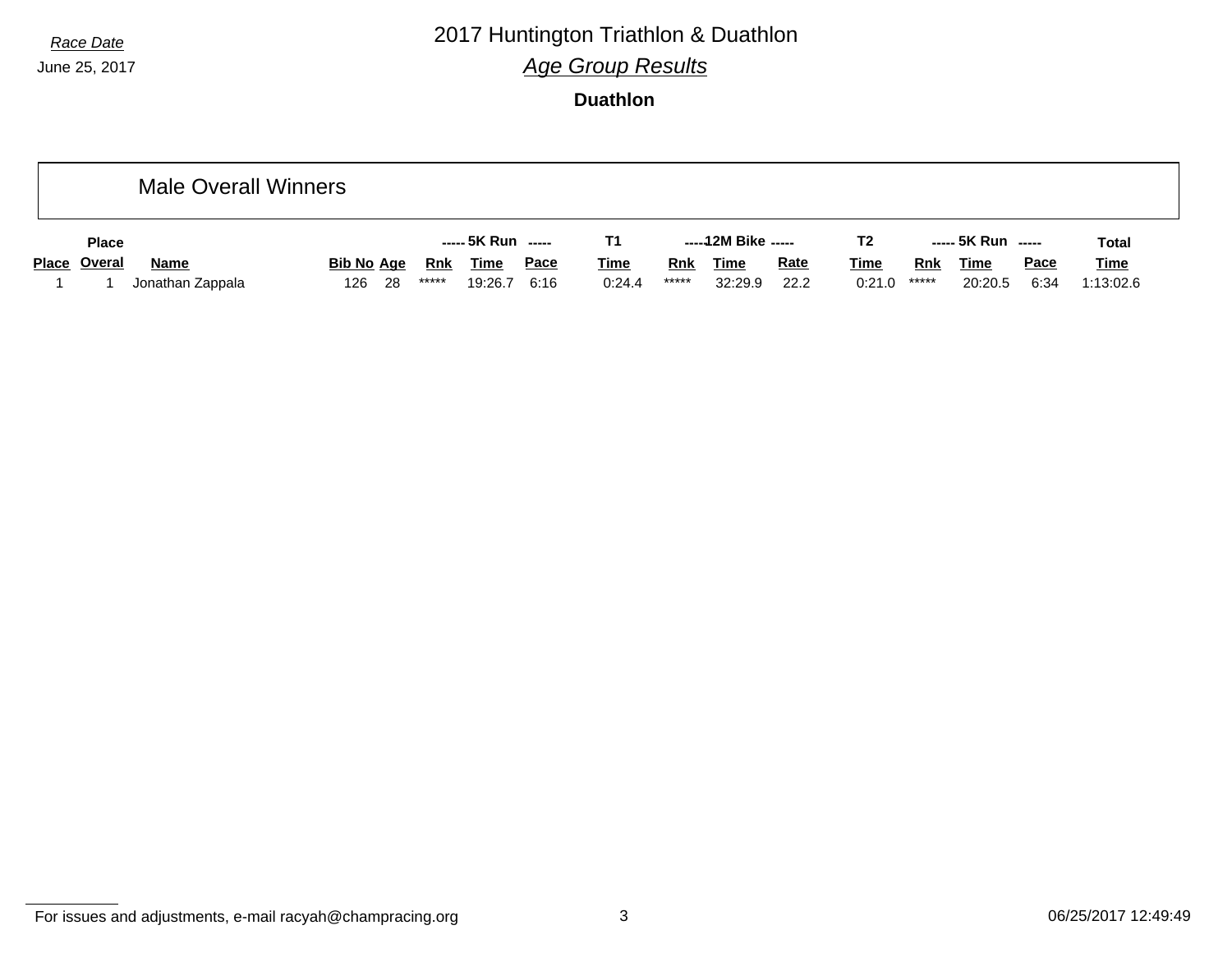### *Race Date* 2017 Huntington Triathlon & Duathlon

*Age Group Results*

**Duathlon**

|                   |                    | Male 20 to 24                     |                          |    |                            |                        |              |                       |                            |                        |                     |                       |                     |                        |              |                          |
|-------------------|--------------------|-----------------------------------|--------------------------|----|----------------------------|------------------------|--------------|-----------------------|----------------------------|------------------------|---------------------|-----------------------|---------------------|------------------------|--------------|--------------------------|
|                   | <b>Place</b>       |                                   |                          |    |                            | ----- 5K Run -----     |              | <b>T1</b>             |                            | ----- 12M Bike -----   |                     | T <sub>2</sub>        |                     | ----- 5K Run -----     |              | <b>Total</b>             |
| <b>Place</b><br>1 | <b>Overal</b><br>5 | <b>Name</b><br><b>Tim Watkins</b> | <b>Bib No Age</b><br>137 | 23 | <b>Rnk</b><br>$\mathbf{1}$ | <b>Time</b><br>22:08.6 | Pace<br>7:08 | <b>Time</b><br>0:48.6 | <b>Rnk</b><br>$\mathbf{1}$ | <b>Time</b><br>37:55.8 | <b>Rate</b><br>19.0 | <u>Time</u><br>0:56.1 | Rnk<br>$\mathbf{1}$ | <b>Time</b><br>22:22.5 | Pace<br>7:13 | <b>Time</b><br>1:24:11.9 |
|                   |                    | Male 40 to 44                     |                          |    |                            |                        |              |                       |                            |                        |                     |                       |                     |                        |              |                          |
|                   | Place              |                                   |                          |    |                            | ----- 5K Run -----     |              | <b>T1</b>             |                            | ----- 12M Bike -----   |                     | T <sub>2</sub>        |                     | ----- 5K Run -----     |              | <b>Total</b>             |
| <b>Place</b>      | <b>Overal</b>      | Name                              | <b>Bib No Age</b>        |    | <b>Rnk</b>                 | <b>Time</b>            | Pace         | <b>Time</b>           | <b>Rnk</b>                 | <b>Time</b>            | <b>Rate</b>         | <b>Time</b>           | Rnk                 | <b>Time</b>            | Pace         | <b>Time</b>              |
| 1                 | 2                  | Joey Hanna                        | 5                        | 42 | 1                          | 19:28.2                | 6:17         | 0:24.1                | -1                         | 34:00.6                | 21.2                | 0:31.8                | $\mathbf{1}$        | 19:51.1                | 6:24         | 1:14:16.0                |
| $\overline{2}$    | 8                  | <b>Nick Yurkiw</b>                | 130                      | 40 | $\overline{2}$             | 25:25.4                | 8:12         | 1:16.0                | 3                          | 42:04.0                | 17.1                | 1:05.4                | 2                   | 26:41.1                | 8:36         | 1:36:32.1                |
| 3                 | 11                 | <b>Brandon Kibe</b>               | 122                      | 42 | 3                          | 29:10.7                | 9:25         | 1:24.1                | 2                          | 37:54.6                | 19.0                | 1:19.7                | 3                   | 30:29.1                | 9:50         | 1:40:18.4                |
|                   |                    | Male 45 to 49                     |                          |    |                            |                        |              |                       |                            |                        |                     |                       |                     |                        |              |                          |
|                   | <b>Place</b>       |                                   |                          |    |                            | ----- 5K Run -----     |              | <b>T1</b>             |                            | ----- 12M Bike -----   |                     | T <sub>2</sub>        |                     | ----- 5K Run -----     |              | <b>Total</b>             |
| <b>Place</b>      | <b>Overal</b>      | <b>Name</b>                       | <b>Bib No Age</b>        |    | <b>Rnk</b>                 | <b>Time</b>            | Pace         | <b>Time</b>           | Rnk                        | <b>Time</b>            | <b>Rate</b>         | Time                  | <b>Rnk</b>          | <b>Time</b>            | Pace         | <b>Time</b>              |
| -1                | 3                  | Lou Moore                         | 124                      | 46 | 1                          | 19:44.7                | 6:22         | 0:36.9                | -1                         | 33:24.7                | 21.6                | 0:28.4                | $\mathbf{1}$        | 21:52.9                | 7:03         | 1:16:07.8                |
| 2                 | 15                 | Mike Walasinksi                   | 49                       | 49 | 2                          | 29:27.6                | 9:30         | 1:15.0                | 2                          | 44:00.7                | 16.4                | 1:12.5                | 2                   | 28:25.9                | 9:10         | 1:44:21.9                |
|                   |                    | Male 50 to 54                     |                          |    |                            |                        |              |                       |                            |                        |                     |                       |                     |                        |              |                          |
|                   | <b>Place</b>       |                                   |                          |    |                            | ----- 5K Run -----     |              | <b>T1</b>             |                            | ----- 12M Bike -----   |                     | T <sub>2</sub>        |                     | ----- 5K Run -----     |              | <b>Total</b>             |
|                   | Overal             | <b>Name</b>                       | <b>Bib No Age</b>        |    | <b>Rnk</b>                 | <b>Time</b>            | Pace         | Time                  | Rnk                        | <b>Time</b>            | Rate                | <b>Time</b>           | Rnk                 | <b>Time</b>            | Pace         | <b>Time</b>              |
| <b>Place</b>      |                    |                                   |                          |    |                            |                        |              |                       |                            |                        |                     |                       |                     |                        |              |                          |
| 1                 | 7                  | <b>Fred Dorow</b>                 | 125                      | 53 | $\mathbf 1$                | 22:44.2                | 7:20         | 1:58.7                | $\mathbf 1$                | 36:25.7                | 19.8                | 1:38.0                | $\mathbf{1}$        | 23:24.3                | 7:33         | 1:26:11.1                |
| $\overline{c}$    | 9                  | <b>Bill Robb</b>                  | 128                      | 54 | 2                          | 25:26.3                | 8:12         | 0:42.4                | 3                          | 44:42.1                | 16.1                | 0:36.0                | 2                   | 26:29.3                | 8:33         | 1:37:56.4                |

For issues and adjustments, e-mail racyah@champracing.org 4 06/25/2017 12:49:50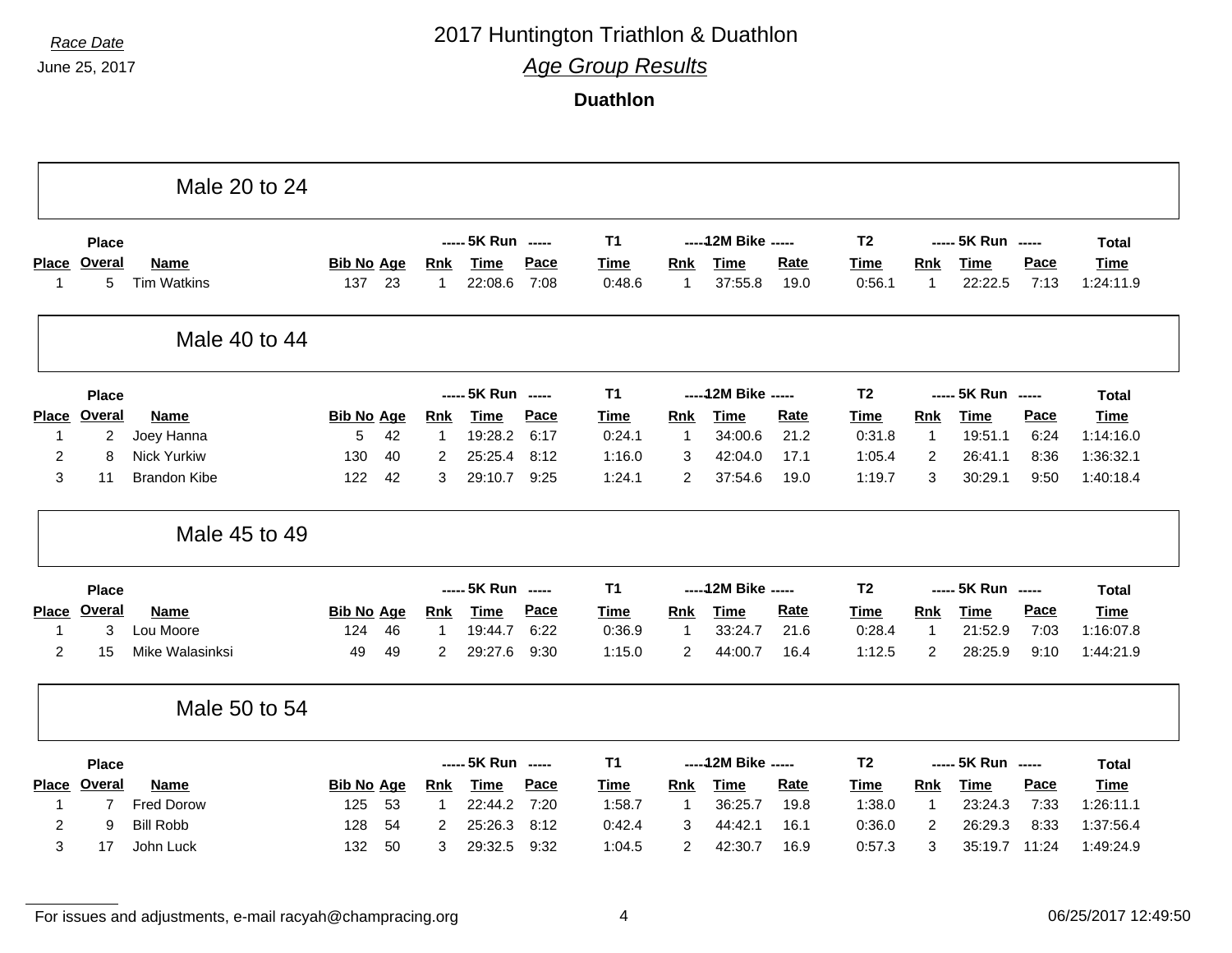# *Race Date* 2017 Huntington Triathlon & Duathlon

*Age Group Results*

**Duathlon**

|                      |                              | Male 55 to 59         |                         |            |                                       |              |                             |            |                                         |                     |                                         |            |                                       |                     |                            |  |
|----------------------|------------------------------|-----------------------|-------------------------|------------|---------------------------------------|--------------|-----------------------------|------------|-----------------------------------------|---------------------|-----------------------------------------|------------|---------------------------------------|---------------------|----------------------------|--|
|                      | <b>Place</b>                 |                       |                         |            | ----- 5K Run -----                    |              | <b>T1</b>                   |            | ----- 12M Bike -----                    |                     | T <sub>2</sub>                          |            | ----- 5K Run -----                    |                     | Total                      |  |
| Place                | Overal                       | <b>Name</b>           | <b>Bib No Age</b>       | <b>Rnk</b> | Time                                  | Pace         | <b>Time</b>                 | <b>Rnk</b> | Time                                    | <b>Rate</b>         | Time                                    | Rnk        | Time                                  | <b>Pace</b>         | Time                       |  |
|                      | 4                            | Dominic Visconsi Jr.  | 135<br>58               |            | 22:50.4                               | 7:22         | 0:54.0                      |            | 35:38.3                                 | 20.2                | 0:56.4                                  |            | 23:39.9                               | 7:38                | 1:23:59.3                  |  |
| $\mathbf{2}^{\circ}$ | 13                           | Lawrence Hatch        | 58<br>134               | 2          | 29:02.8                               | 9:22         | 1:16.9                      | 2          | 40:35.2                                 | 17.7                | 1:06.6                                  | 2          | 29:12.5                               | 9:25                | 1:41:14.3                  |  |
|                      |                              | Male 60 to 64         |                         |            |                                       |              |                             |            |                                         |                     |                                         |            |                                       |                     |                            |  |
| <b>Place</b>         | <b>Place</b><br>Overal<br>10 | Name<br>David Steiger | Bib No Age<br>62<br>127 | <b>Rnk</b> | ----- 5K Run -----<br>Time<br>28:55.8 | Pace<br>9:20 | T1<br><b>Time</b><br>0:56.2 | <b>Rnk</b> | ----- 12M Bike -----<br>Time<br>38:08.6 | <b>Rate</b><br>18.9 | T <sub>2</sub><br><u>Time</u><br>1:04.9 | <b>Rnk</b> | ----- 5K Run -----<br>Time<br>29:31.1 | <b>Pace</b><br>9:31 | Total<br>Time<br>1:38:36.8 |  |

For issues and adjustments, e-mail racyah@champracing.org 5 6 06/25/2017 12:49:50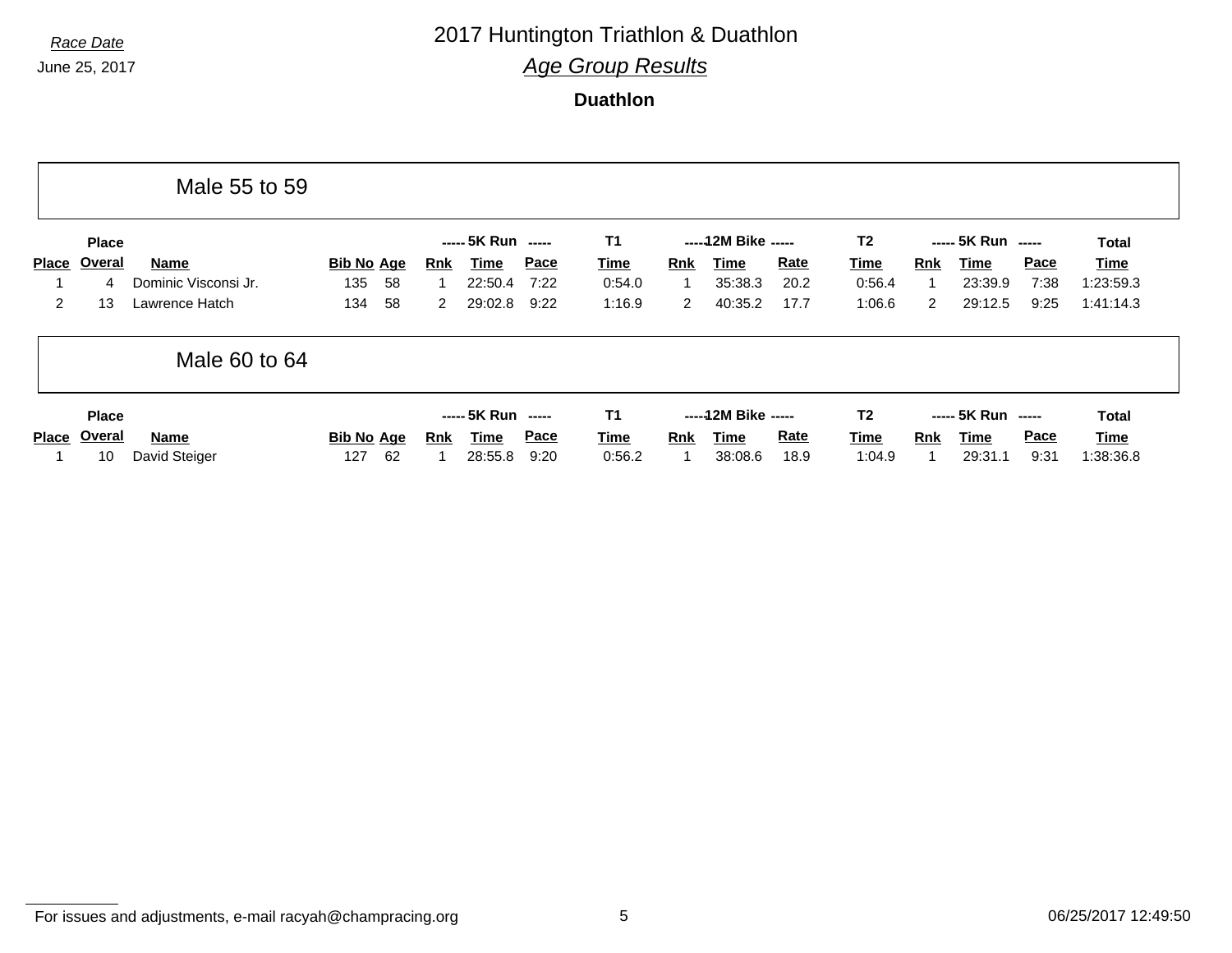*Race Date* 2017 Huntington Triathlon & Duathlon *Age Group Results*

**Duathlon CLY**

|              |                     | Male 99 and Under |     |                   |     |                    |             |             |            |                     |             |                |            |                    |             |              |
|--------------|---------------------|-------------------|-----|-------------------|-----|--------------------|-------------|-------------|------------|---------------------|-------------|----------------|------------|--------------------|-------------|--------------|
| <b>Place</b> |                     |                   |     |                   |     | ----- 5K Run ----- |             | T1.         |            | -----12M Bike ----- |             | T <sub>2</sub> |            | ----- 5K Run ----- |             | <b>Total</b> |
| Place Overal | <b>Name</b>         |                   |     | <b>Bib No Age</b> | Rnk | <b>Time</b>        | <u>Pace</u> | <b>Time</b> | <b>Rnk</b> | <u>Time</u>         | <b>Rate</b> | <u>Time</u>    | <b>Rnk</b> | <b>Time</b>        | <b>Pace</b> | <b>Time</b>  |
|              | <b>Matthew Beal</b> |                   | 129 | - 42              |     | 31:30.8 10:10      |             | 1:53.4      |            | 36:41.3             | 19.6        | 1:01.9         |            | 34:58.0            | 11:17       | 1:46:05.6    |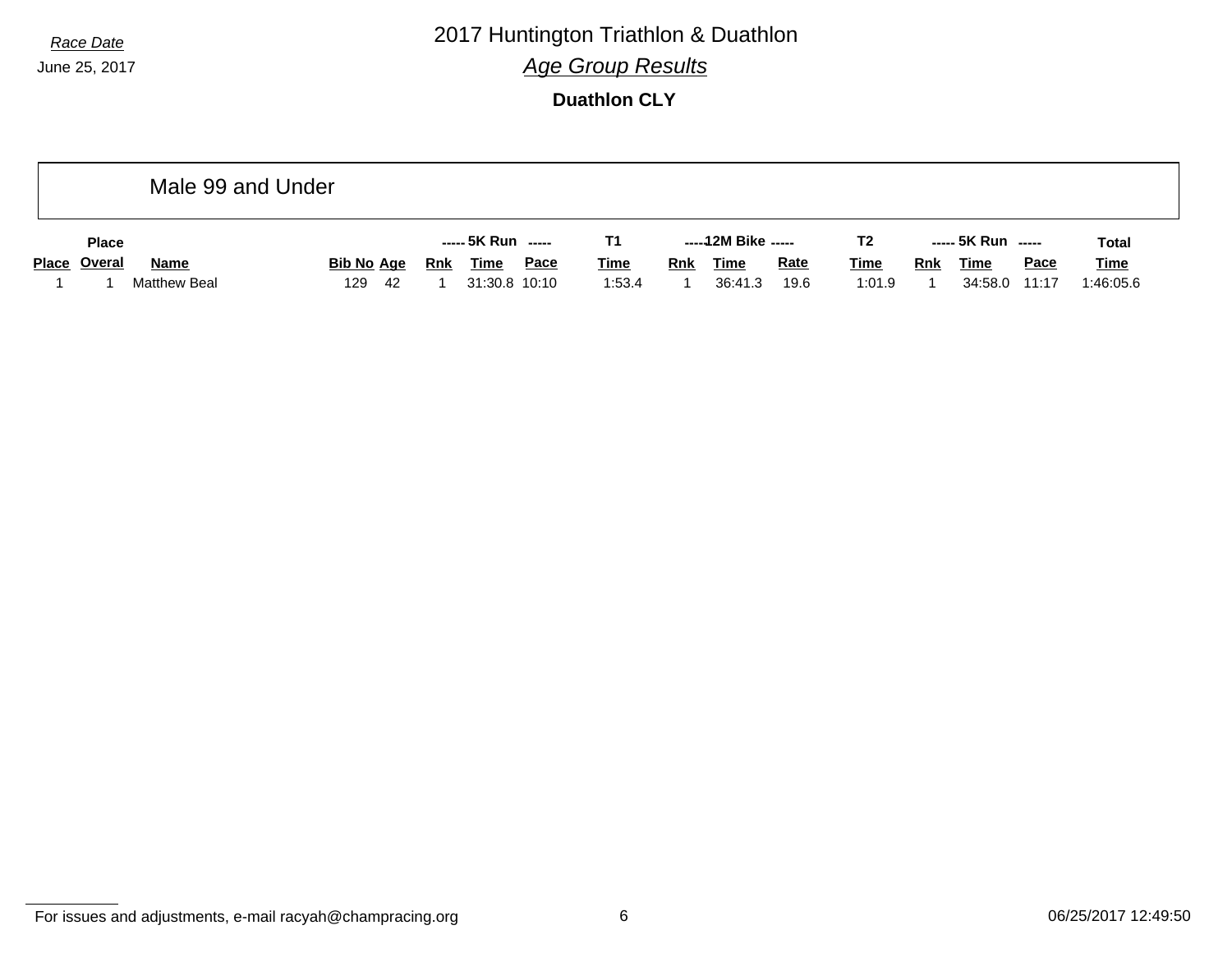*Race Date* 2017 Huntington Triathlon & Duathlon

*Age Group Results*

**Duathlon Male Team**

|              | Male 99 and Under          |                   |      |            |                    |             |             |            |                     |             |                |     |                    |             |              |
|--------------|----------------------------|-------------------|------|------------|--------------------|-------------|-------------|------------|---------------------|-------------|----------------|-----|--------------------|-------------|--------------|
| <b>Place</b> |                            |                   |      |            | ----- 5K Run ----- |             | Τ1          |            | -----12M Bike ----- |             | T <sub>2</sub> |     | ----- 5K Run ----- |             | <b>Total</b> |
| Place Overal | <b>Name</b>                | <b>Bib No Age</b> |      | <b>Rnk</b> | <b>Time</b>        | <u>Pace</u> | <b>Time</b> | <u>Rnk</u> | <u>Time</u>         | <b>Rate</b> | <b>Time</b>    | Rnk | <b>Time</b>        | <b>Pace</b> | <b>Time</b>  |
|              | <b>TEAM McNulty Liller</b> | 136               | - 38 |            | 25:56.9            | 8:22        | 0:43.4      |            | 36:16.7             | 19.9        | 0:29.4         |     | 25:36.5            | 8:15        | 1:29:03.0    |

For issues and adjustments, e-mail racyah@champracing.org 7 06/25/2017 12:49:51